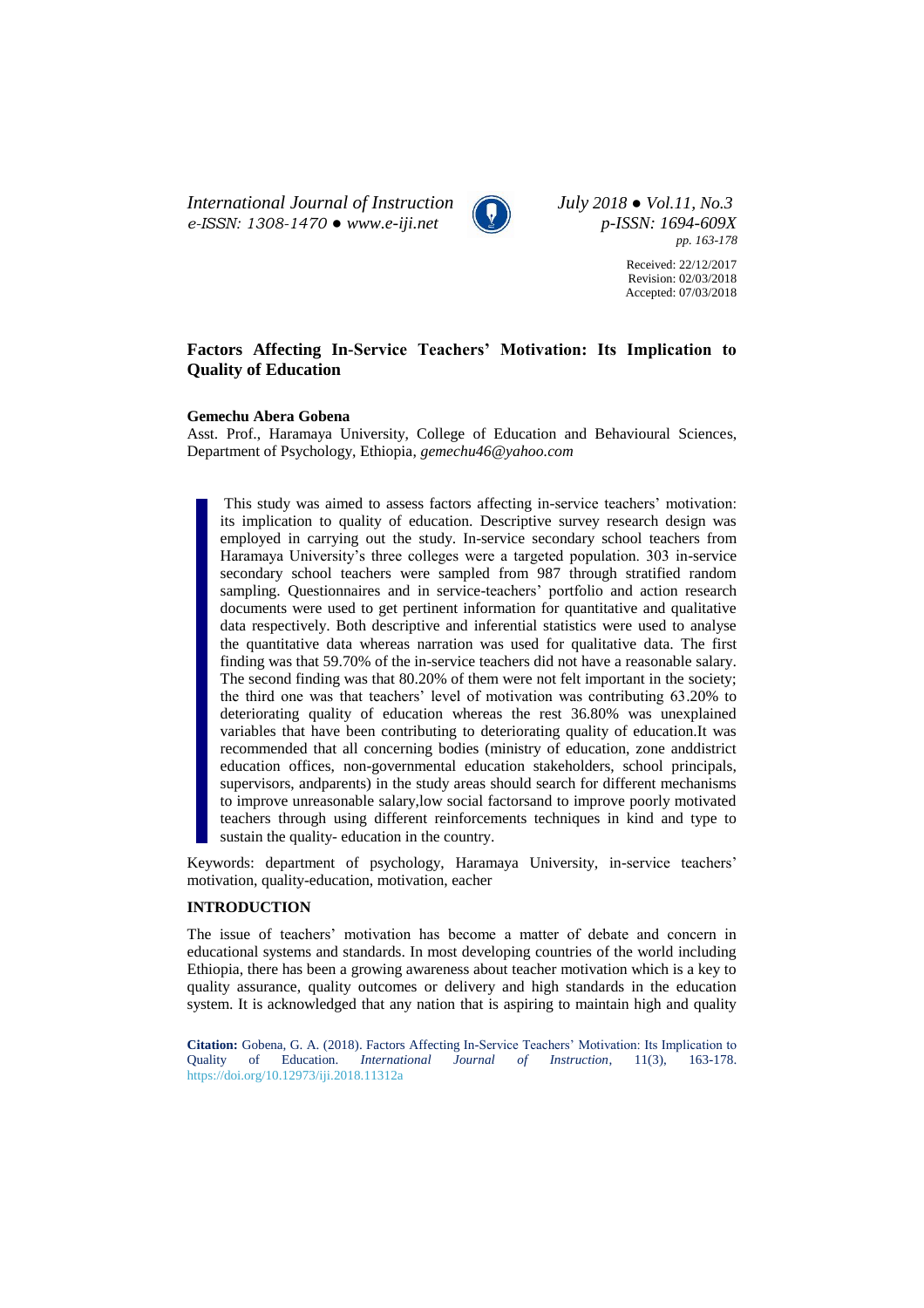standards or achieve quality education in its education system must take teachers and their motivational needs with utmost high level of seriousness (Ofojebe, 2010). There are three things to remember about education. The first one is motivation. The second one is motivation. The third one is motivation (Terrell, 1990 in Adelabu, 2005). Teachers need to know how this conceptual knowledge relates to the classroom and to their instructional role. Moreover, they need to know how to rely on this knowledge when dealing with issues that involve motivational concerns and when making instructional decisions. They are important resources in education. They are also the pivot on which the educational process have been depending upon. They can influence the teaching-learning outcomes either positively or negatively because they determine the quality of instructional delivery and influence quality of education when it comes to the implementation of the curriculum and education policies. "They are to be considered when addressing issues such as quality assurance, quality delivery, quality context and quality learning outcomes" (Onucha, 2002, pp, 27).

In relation to teachers' level of motivation in Ethiopia, VSO (2008) indicated that large number of teachers did not feel motivated due to different factors and they would move to other profession if they have been given alternatives. This study is of a magnificent importance because it is focused on the biggest challenge of every school which is to get the work through their academicians willingly. Motivation of in-service teachers is as important as the blood for sustaining the human life. Teachers who are considered to be the most precious and intellectually sound people who can change the destiny of the nation through contribution of their thought provoking ideas and knowledge is being given the distinguished position in any civilized and non-civilized societies. This research was therefore focused on four important factors, namely reasonable salary, teachers' attitudes, and social factors which directly or indirectly affect teachers' level of motivation in general and quality of education in teaching-learning processes in particular.

## **THEORETICAL FRAMEWORK**

This part of the paper mainly deals with the theoretical framework of reviewing different literature for the purpose of getting pertinent information from previously conducted research on the area. The review contained salary effect, social factors, teachers' attitudes and teachers' level of motivation. To this end,Akinwunmi (2000) and Ejiogu (1983*)* found that what the typical low-income earning teacher yearns is a sizeable salary increase, and they conclude that the payment of a living wage would significantly enhance their commitment and performance*.*The findings of Education For All (EFA) report of 2005 and Bennel (2004) revealed that teachers in developing countries often receive earnings that are insufficient at providing them with a reasonable standard of living and other material benefits were too low for individual and household survival needs to be met. As a result, teachers were highly demotivated to the profession of teachingand leaving schools for better job payment alternatives.

It is widely argued that the status of teachers in most countries, both developed and developing, has declined appreciably during recent decades. Moreover, the forces that are resulting in the 'de-professionalization' of teachers are probably more pronounced in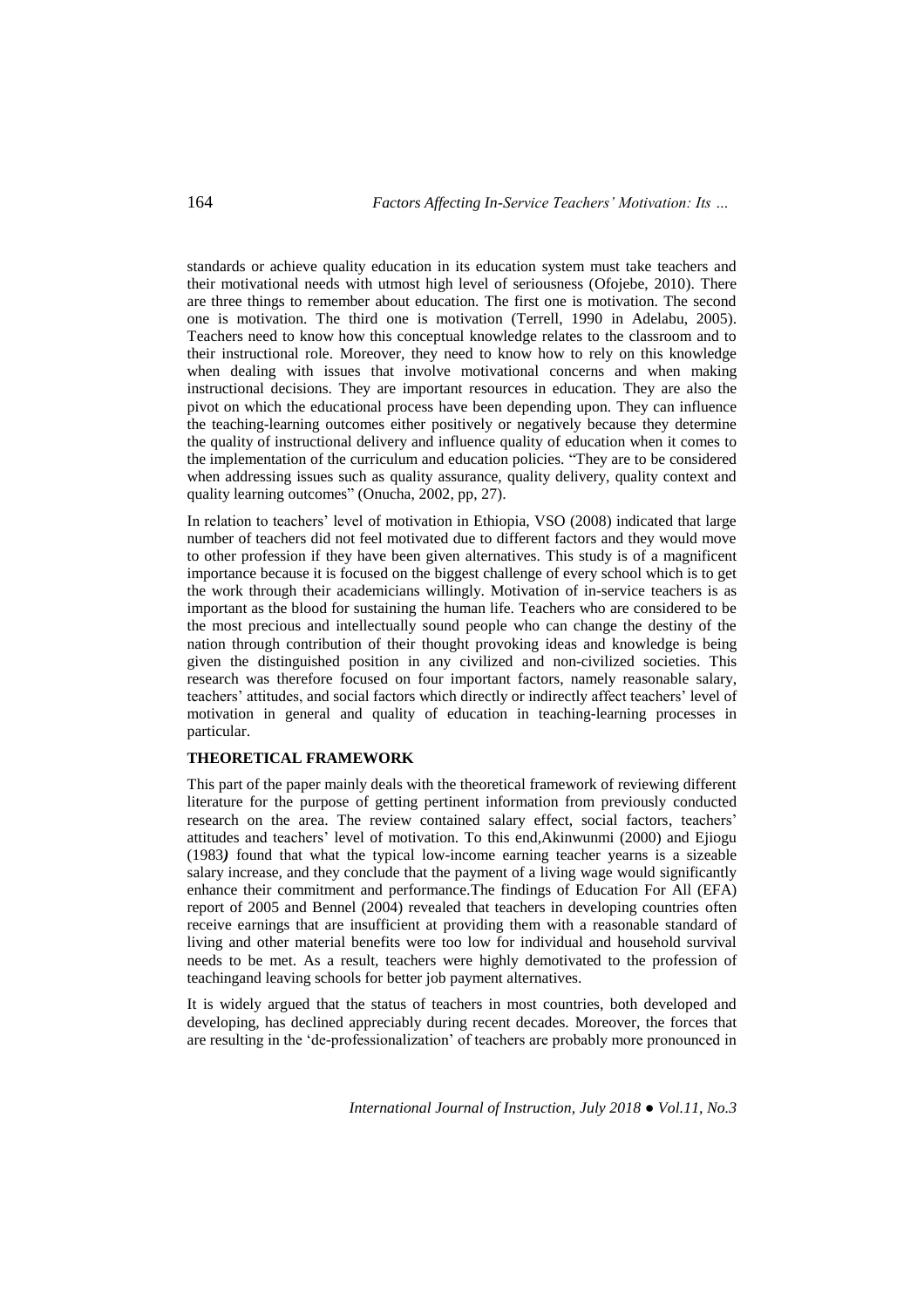low-income generating countries (Ryan & Deci, 2002). These include protracted economic and social crisis in many of such countries, increasing diversification of the teaching force with increasing reliance on well-educated and qualified teachers with lower job security, generally lower standards of teaching, feminization, poor quality of education and dramatic declines in the standard of living of teachers (Dörnyei, 2001). Work motivation refers to the psychological processes that influence individual behaviour with respect to the attainment of workplace goals and tasks. They received wisdom among occupational psychologists is that 'pay on its own does not increase motivation. However, pecuniary motives are likely to be dominant among teachers in those low-income generating countries where pay and other material benefits are too low for individual and household survival needs to be met. Only when these basic needs have been met is it possible for 'higher-order' needs, which are the basis of true job motivation, to be realised (Bennel, etal., 2004).

There is a wide range of views about teacher motivation in Africa, most of which are country specific. However, there appear to be mounting concerns that unacceptably high proportions of teachers working in public school systems in these low-income generating countries that are poorly motivated due to a combination of unreasonable salary, poor incentives, low social factors, low attitudes, and low level of motivation. Consequently, standards of professional conduct and performance are low and resulting in poor quality of education in these countries in general and our country, Ethiopia in particular.

#### *Research aim*

The purpose of this study was to assess the factors affecting in-service teachers' motivation and its implication to quality of education in the study area **.**Specifically, the study intended to:

(i) Assess the status of in- service secondary school teachers' level of motivations in the study area.

(ii) Identify factors affecting in-service secondary school teachers' level of motivation in teaching-learning processes.

(iii) Pinpoint the extent to which secondary school teachers' motivations affect quality of educations in the study area.

(iv)Investigate the relationship between the teachers' level motivation and social factors.

#### **METHOD**

#### **Research Design**

This study adopted descriptive survey research designs to assess factors affecting inservice teachers' motivation: its implication to quality of education. The researcher was selected this design because it helps him clearly follow the procedures to collect quantitative data in which he used to administers a survey to a sample or to the entire population to describe the attitudes, opinions, behaviours, or characteristics of the population. In this procedure, a survey researcher can collect quantitative and qualitative data using questionnaires and document reviews ( portfolio and action research); he or she statistically analyses the data to describe trends about responses to questions and to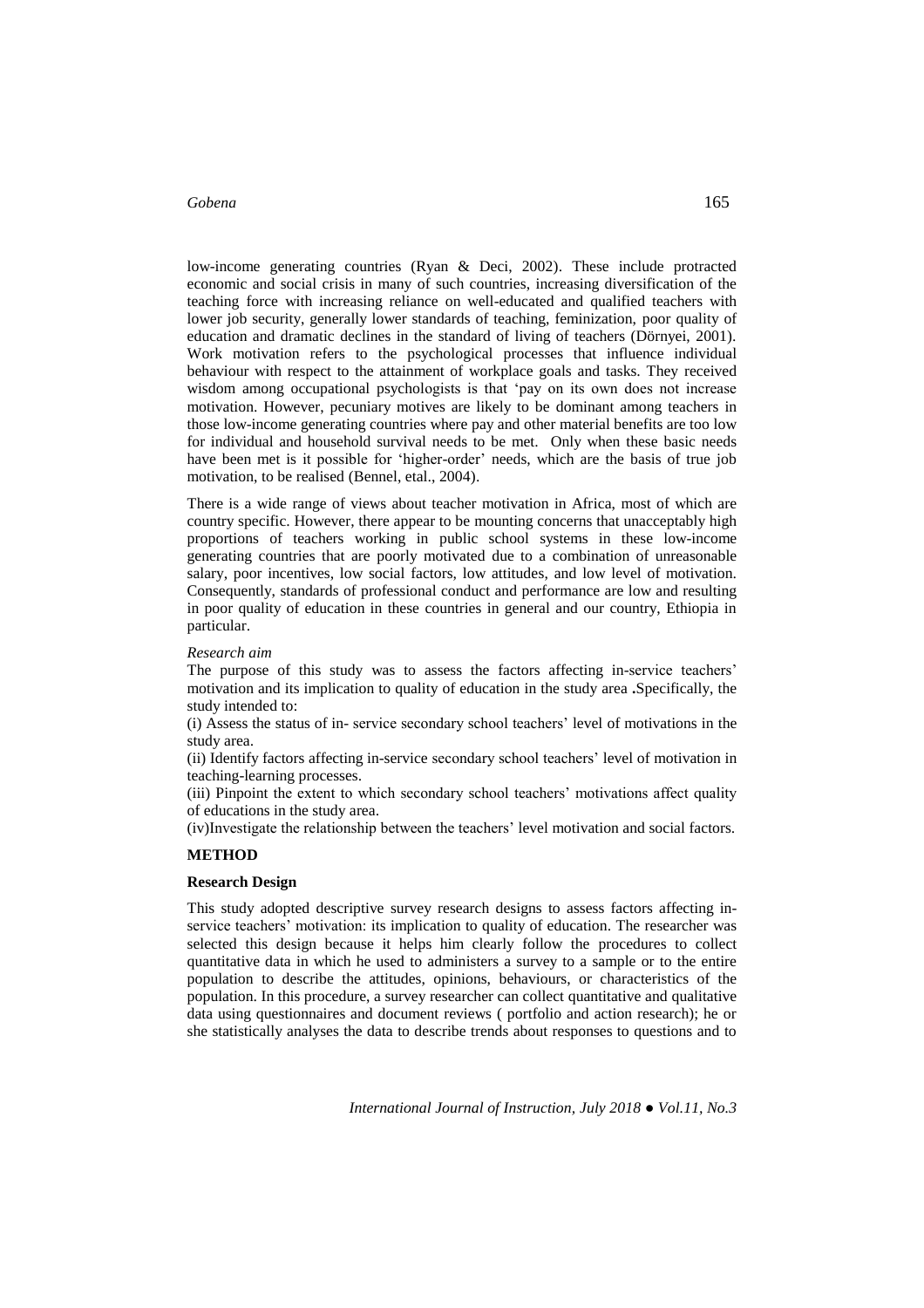test research questions or hypotheses (Creswell, 2012). Descriptive survey research designs also used to interpret the meaning of the data by relating results of the statistical test back to past research studies.

#### **Population, Sample Size and Sample Selection Procedure**

The target population for this study consisted of one higher learning institution, Haramaya University, particularly summer in-service public secondary school teachers in College of Natural & Computational Sciences (CNCS), College of Social Sciences &Humanities (CSSH), and College of Education & Behavioural Sciences (CEBS). 303 summer in-service secondary school teachers were taken from 987 as a targeted population. The in-service teachers were selected because they are directly concerned with the quality of education and they know the extent to which they have been motivated by the employer or the government. The colleges were selected through purposive sampling techniques while303 in-service teachers were selected throughstratified random sampling. This was used because the study intended to select a representative without bias from the accessible population. This ensured that each member of the target population had an equal and independent chance of being included in the sample.Stratified random sampling technique was used because firstly, there were different subdivisions in the targeted population which are important to be considered. Secondly, there were also variations in population sizes of different strata in this case sex, experience, department and colleges.

#### **Instrumentation-Questionnaire and document review**

A three section questionnaire was used to collect relevant data. Section-I was consisted of information on socio-demographic data; section-II was consisted of items focusing on teachers' level of motivation and section-III was consisted of items focusing on quality of education. A pilot study was conducted on sixteen in-service teachers (eight females and eight males) who represented the population character but not the sample to check the reliability of the items by using Crookback Alpha. Accordingly, the researcher was able to decide the characteristics of the questionnaire that needed to be adjusted or remained or to be changed in some technical words or phrases that seemed to be technical for these respondents. The reliability of the questionnaire was, therefore calculated as 0.89 and 0.91for the second and third sections of the questionnaire which was found to be highly reliable, respectively. Therefore, it was safe to use them with a little modification. The validity was tested by expert and well experienced teachers over the area. The questionnaire was administered on face to face basis so that the distributed questionnaires were collected from the in-service secondary school teachers after they were completing filling their responses. Some sample portfolio and action research documents of these in-serviced teachers were reviewed qualitatively to support or to substantiate the quantitative findings.

#### **Method of Data Analysis**

For proper understanding and evaluation of the purpose of the research questions raised and to ultimately achieve the research objectives, different techniques of analyses were employed. Mainly, the techniques of analysis used were bivariate level of analysis. The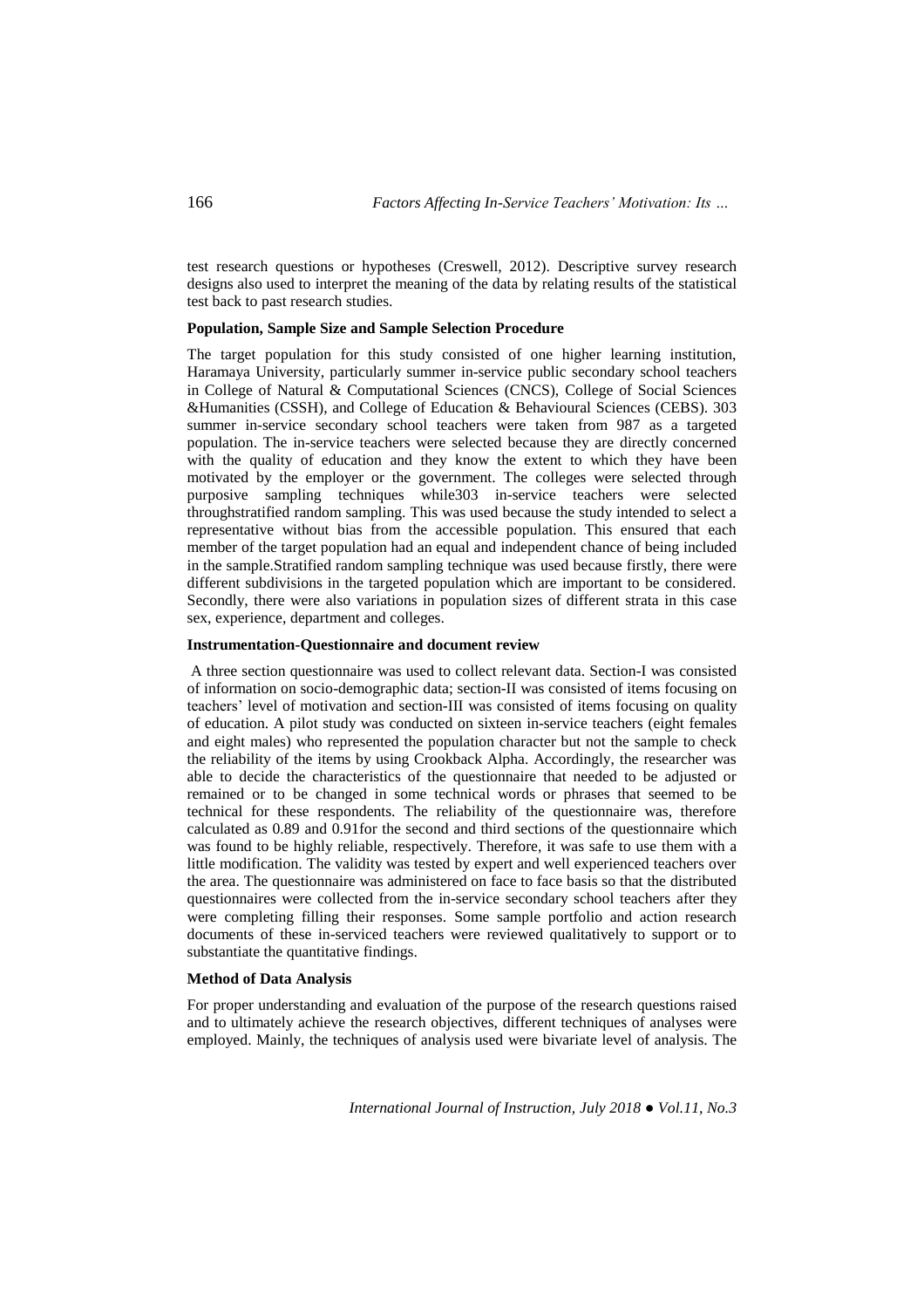descriptive statistics such as frequency, percentages, means, and standard deviationwere used to summarize socio-demographic variables of the respondents and respondents' response to theteachers` level of motivation while inferential statistics, like bivariate correlation, independent chi-square test, stepwise multiple regressionandone way Analysis of Variance (ANOVA) were used to show the degree of strength or relationship, associations among the variables, average relationship to predict or estimate the most likely value of those variables and the mean differences among groups respectively in the second and third section of the questionnaire. The level of significance was set to  $\alpha = 0.05$ .

#### **FINDINGS AND DISCUSSIONS**

This chapter has two parts: the first part deals with the characteristics of the respondents; and the second part presents the analysis and interpretation of the main findings**.** To this end, both quantitative and qualitative data were gathered through questionnaire and document reviews. The data gathered through document reviews were supposed to supplement the quantitative data. Questionnaire was distributed to 315 inservice teachers from three colleges and 303 (96.20%) copies were returned. The respective quantitative data were analysed quantitatively using frequency, percentage, mean, standard deviation, chi-square tests,one way ANOVA and stepwise multiple regression. On the other hand, the triangulations were made to check the consistencies and variations of the result obtained from both instruments. The analysed data were compiled and organized in a way that it suits the interpretations of the results in addressing the research questions. In this way, 6tables were constructed in categorizing the objectives of the study in thematic groups in details to deal with the responses of the participants. The quantitative data obtained from respondents were analysed using the Statistical Package for the Social Sciences (SPSS version 16).

#### **Respondents Characteristics**

Table1

Under this section**,** respondents' socio-demographic characteristics by sex and college are going to be discussed in details

| Respondents' demographic characteristics by sex |           |         |  |  |  |  |  |  |
|-------------------------------------------------|-----------|---------|--|--|--|--|--|--|
| <b>Sex</b>                                      | Frequency | Percent |  |  |  |  |  |  |
| Male                                            | 233       | 76.90   |  |  |  |  |  |  |
| Female                                          | 70        | 23.10   |  |  |  |  |  |  |
| Total                                           | 303       | 100.0   |  |  |  |  |  |  |

As the table1 shows, the majorities (233, 76.90%) of the total sampled summer inservice secondary school teachers were males whereas (70, 23.10%) of them were females. From this, it canbe suggested that there was a big gap of sex difference among in-service secondary school teachers in the selected samples.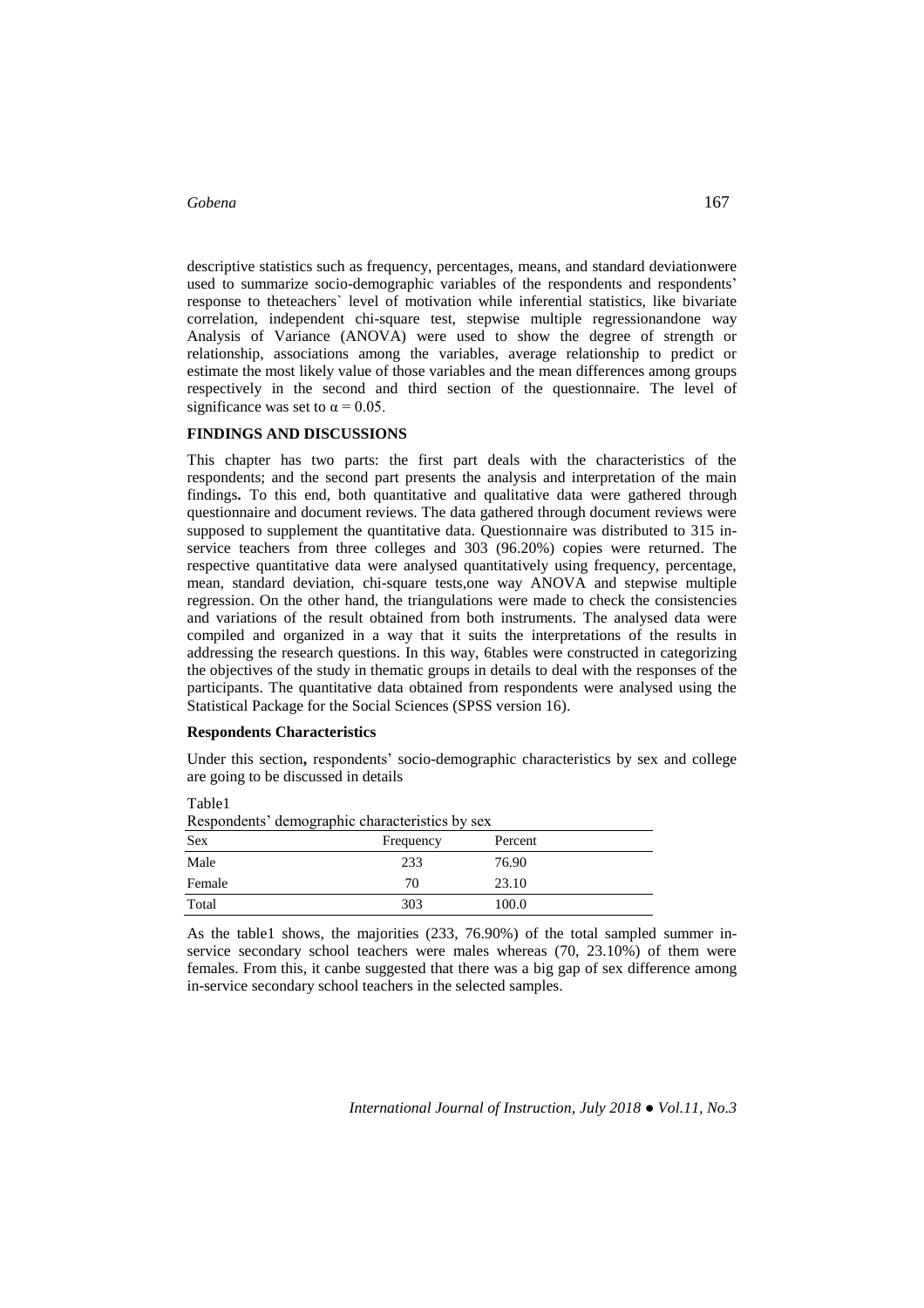| Table2                                               |           |         |
|------------------------------------------------------|-----------|---------|
| Respondents' characteristics by college              |           |         |
| Colleges                                             | Frequency | Percent |
| College of Natural and Computational Sciences (CNCS) | 168       | 55.40   |
| College of Social Sciences and Humanities (CSSH)     | 74        | 24.40   |
| College of Education and Behavioural Sciences (CEBS) | 61        | 20.20   |
| Total                                                | 301       | 100.0   |

From the table2, it can be understood that the majorities (168, 55.40%) of the respondents were selected from CNCS; (74, 24.40 %) of them were from CSSH and the rest (61, 20.20%) of them were from CEBS. This seemed that the **55.40: 44.60** enrolment ratios were seemed to be implemented as per the national curriculum of the country which was natural sciences to social sciences ratio was70: 30, respectively.

#### **Factors Affecting In-Service Teachers' Motivation**

The following parts of the analyses were mainly dealt with factors contributing to demotivating in-service secondary school teachers. These factors include reasonable salary, social factors, teachers' attitudes and quality of education. Therefore, the researcher tried to organize, present, analyse and interpret both quantitative and qualitative data that he collected through questionnaire and sample portfolio and action research documents done by these participants were reviewed respectively as follows.

#### Descriptive Analysis Inferential Analysis No % Yes % df χ 2 Sig. 1 Do you have a reason-able salary? 181 59.70 122 40.30 1 11.49 0.01 2 Do you receive your salary on time? 106 35.00 197 65.00 1 27.33 0.00 3 Is there any other earning hand in your family? 203 67.00 100 33.00 1 35.01 0.00 4 Do you live in a joint family system? 137 45.20 166 54.80 1 2.78 0.09 5 Is your income sufficient to meet your basic financial requirements? 257 84.80 46 15.20 1 146.9 0.00 6 Are you satisfied with the economic level of your family? 269 88.80 46 11.20  $\frac{1}{1}$  182.3 0.00<br>1 133.3 0.00 7 Do you have all necessities of life? 252 83.20 51 16.80 8 Do you aspire that your present economic status should improve? 131 43.20 172 56.80 1 5.50 0.02 9 Do you think that you receive less salary as compared to the work you do? 93 30.70 210 69.30 1 45.19 0.00 10 Does the low income affect your teaching work? 68 22.40 235 77.60 1 92.04 0.00

Salary effect on teachers' level of motivation ( $n_i = 303$ ,  $p < 0.05$ )<br>No Items Descriptive Analysis

As it can be observed from the table3, item1, the majorities (181, 59.70%) of the respondents did not have a reasonable salary for their teaching profession whereas the rest (122, 40.30%) of them had a reasonable salary in their teaching profession. Furthermore, from item by item analysis of chi-square test, it was concluded that there

*International Journal of Instruction, July 2018 ● Vol.11, No.3*

Table3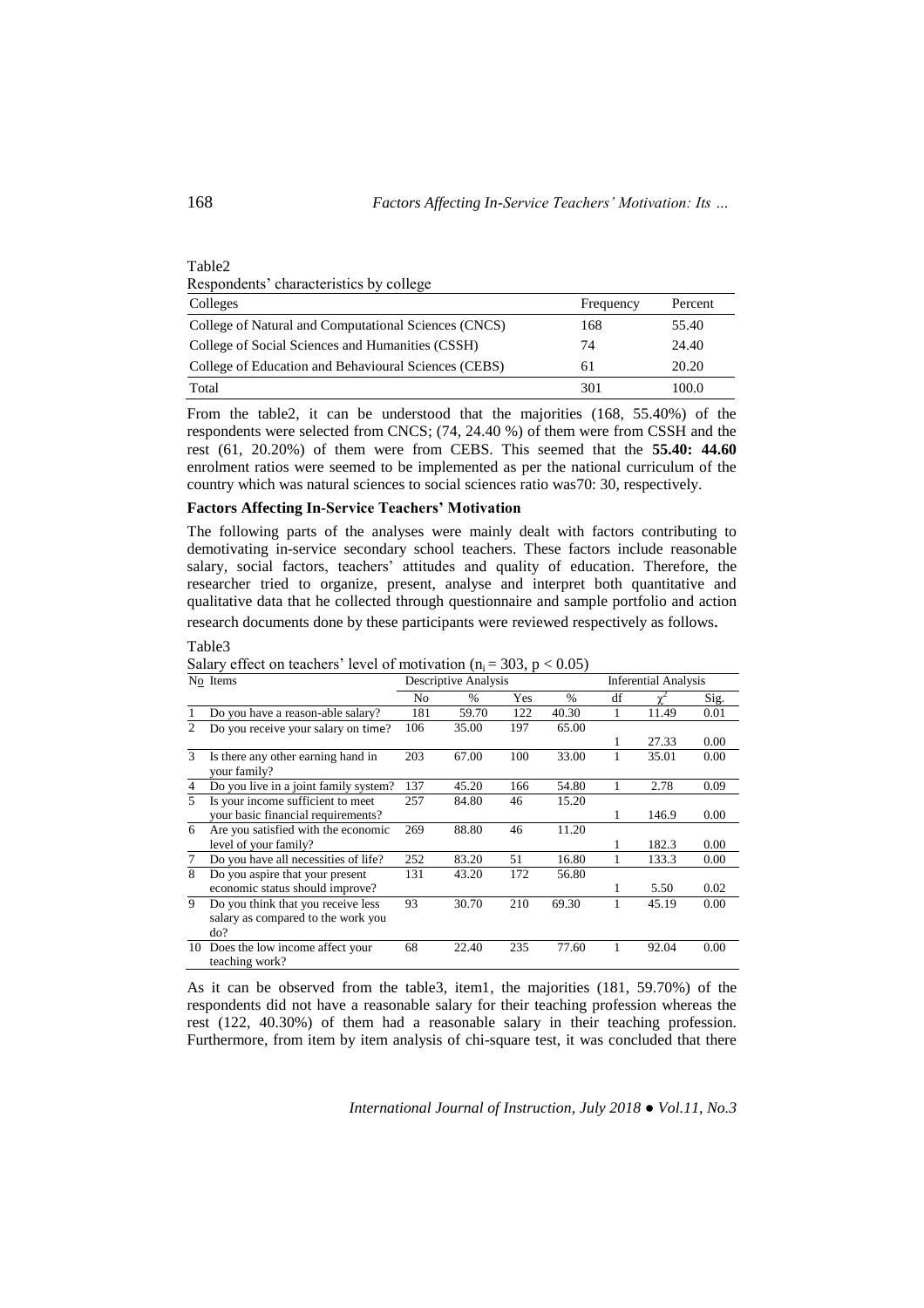was statistically a significant associations among teachers' salary pay and teachers' level of motivation,  $\chi^2(1, n = 303) = 11.90$ , p < 0.05, one tailed. In the same way, item 2 of table3, the majorities (197, 65.00%) of the respondents received their basic salary on time whereas (106, 35.00%) of them did not receive their basic salary on time. This indicates that teachers who did not receive their basic salary on time developed a negative attitude towards teaching professions. Moreover, an item by item analysis of chi-square test was shown that there was statistically a significant association among teachers who did not receive their salary on time and teachers' level of motivation,  $\chi^2$  $(1, n = 303) = 27.33, p < 0.05$ , one tailed.

In the same way, it was indicated in table 3 item 3, the majority (203, 67.00%) of the respondents did not have any other earnings except their basic salary from teaching professions, but (100, 33.00%) of them had other sources of earnings outside of teaching profession. Due to this problem, most teachers had economic problems in providing basic needs for their families. Furthermore, an item by an item analysis of chi-square test showed that there was a statistically significant association between teachers who did not get other sources of earnings and their level of motivation,  $\chi^2(1, n = 303) = 35.01$ , p  $< 0.05$ , one tailed. In the same table 3 item 4, it was indicated that the majorities (166, 54.80%) of the respondents were living with joint family system whereas (137, 45.20%) of them were not living with any joint family system. Moreover, an item by an item analysis of chi-square test concluded that there was no statistically a significant association among teachers who live with the joint family systems and their level of motivation,  $\chi^2(1, n = 303) = 2.78$ ,  $p > 0.05$ , one tailed.

As it has been shown in table3 item5, the majorities (257, 84.80%) of the participants indicated that their monthly income was not enough for basic needs and related expenses; however, (46, 15.20%) of them identified that their monthly income was enough for basic needs and other related expenses. Furthermore, from chi-square test, it was shown that there was statistically a significant association between teachers' monthly income and their level of motivation,  $\chi^2(1, n = 303) = 146.93$ , p < 0.05, one tailed. From the same table 3 of item 6, it was identified that the majorities (269, 88.80%) of the participants were not satisfied with the economic level of their families, but (34, 11.20%) of them were satisfied with their present economic level of their families. From chi-square test, one can conclude that there was a statistically significant association between in-teachers who were not satisfied with their economic level and their level of motivation,  $\chi^2(1, n = 303) = 182.3$ ,  $p < 0.05$ , one tailed. Even though respondents' response was not consistent on their perceptions about their teaching profession, it can be implied that teachers were not enthusiastic in their profession due to their economic level and lack of other sources of additional income to compensate expense costs of their life. This was not supported by portfolio and action research documents reviews at woreda and school levels.

From the data given in the table3 item7, the majorities (252, 83.20%) of the participants did not have all necessities of life in their home, but (51, 16.80%) of them had enough necessities in all their life. Besides, chi-square test analysis shown that there was statistically a significant association between teachers who did not have all necessities in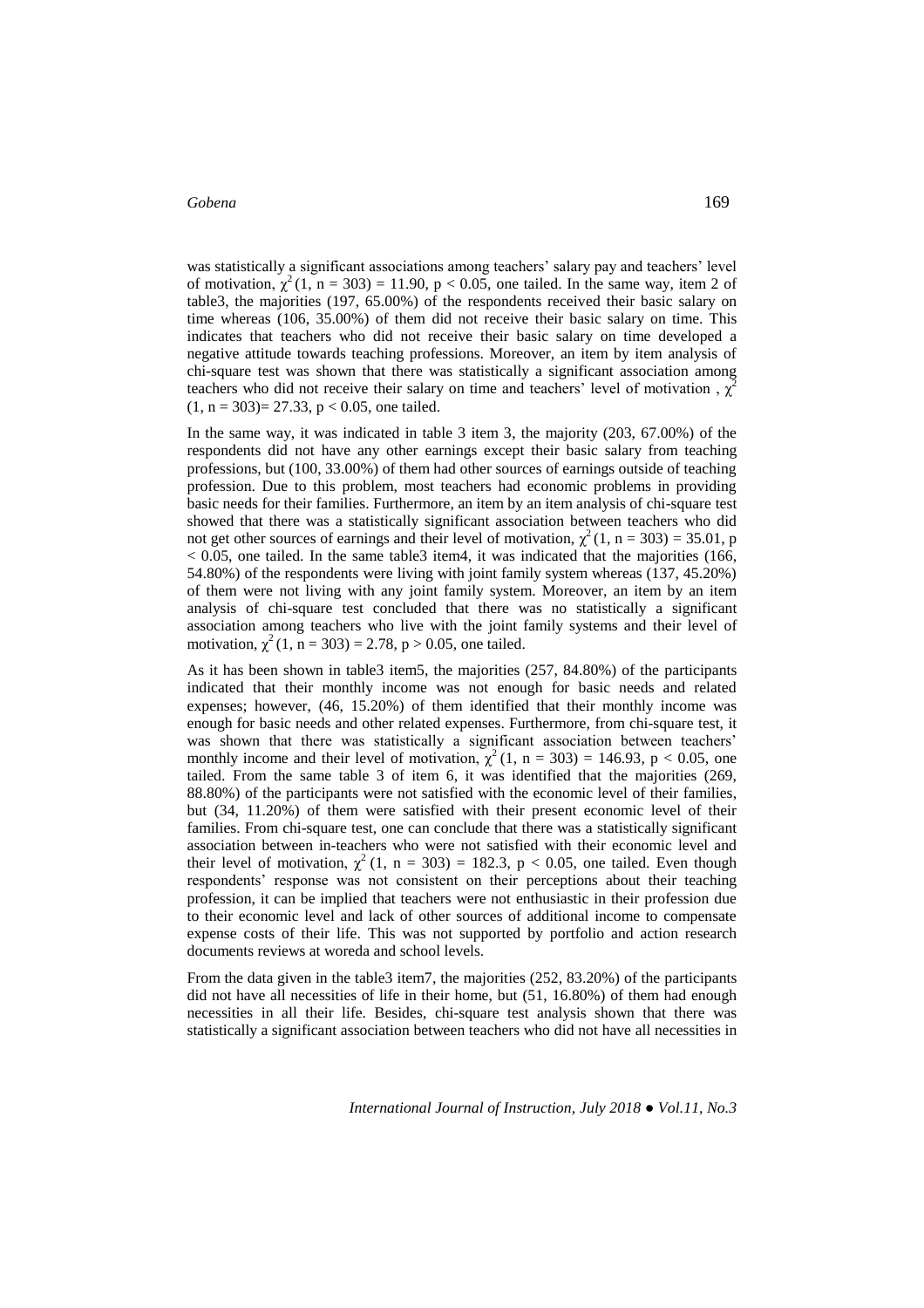their life and their level of motivation,  $\chi^2(1, n = 303) = 133.34$ ,  $p < 0.05$ , one tailed. From the same table3 item8, it can easily be identified that the majorities (172, 56.80%) of the respondents were aspired to their present economic status so as to improve their way of living, nevertheless (131, 43.20%) of them were not aspired to their present economic status to be improved. Moreover, the chi-square test analysis was concluded that there was statistically a significant association between teachers who were aspired to present economic status and teachers' level of motivation,  $\chi^2(1, n = 303) = 5.5$ , p < 0.05, one tailed. This was not supported by sampled portfolio and action research document reviews.

From table3 item9, it was pinpointed that the majorities (210, 69.30%) of the respondents were received less salary as compared to other professions, but (131, 30.70%) of them were received enough salary as compared to other profession. Moreover, from chi-square test, it was concluded that there was statistically a significant association between teachers who were receiving less salary as compared to other work and their level of motivation,  $\chi^2(1, n = 303) = 45.19$ , p < 0.05, one tailed. This was not supported by sampled portfolio and action research document reviews. Finally, as table3 item10 was pinpointed that the majorities (235, 77.60%) of the respondents were highly affected by low income generating sources, but only (68, 22.40%) of them were not affected by low income. Furthermore, the chi-square test analysis was concluded that there was statistically a significant association between teachers who have been affected by low income and their level of motivation,  $\chi^2(1, n = 303) = 92.04$ , p < 0.05, one tailed. This was highly supported by sampled portfolio and action research document reviews.

To support presented analyses, Degefew (2012) stated that in many developing countries teaching has historically enjoyed a large degree of prestige. Today, however, many teachers feel the respect for their profession is decreasing-in the eyes of students, parents, government and the broader society. Low salaries play a role, but so does the assignment of administrative or menial tasks; lower standards of teaching; increasing demands on schools from communities; and the creation of large groups of unqualified female teachers (Bennell and Akyeampong, 2007). In addition, sometimes teachers may simply not have a good relationship with the community around the school, and this can be especially true in hierarchical societies with large gaps between teachers, the students and community.

| No | <b>Items</b>                                                 |     | <b>Descriptive Analysis</b> |     | <b>Inferential Analysis</b> |    |        |      |
|----|--------------------------------------------------------------|-----|-----------------------------|-----|-----------------------------|----|--------|------|
|    |                                                              | No  | $\%$                        | Yes | $\%$                        | df |        | Sig. |
| 1. | Do you feel that you are given<br>importance in the society? | 60  | 19.80                       | 243 | 80.20                       |    | 110.53 | 0.00 |
| 2. | Are you ready to face all kinds of<br>problems in class?     | 45  | 11.90                       | 258 | 85.10                       |    | 149.33 | 0.00 |
| 3. | Do you think that you have a lot of<br>social abilities?     | 59  | 19.50                       | 244 | 80.5                        |    | 224.82 | 0.00 |
| 4. | Does your family depend on you?                              | 147 | 48.5                        | 156 | 51.50                       |    | 0.27   | 0.61 |
| 5. | Do you feel yourself better than others?                     | 164 | 54.10                       | 139 | 44.90                       |    | 2.06   | 0.15 |

|  | Social factors of teachers' motivation ( $n_i = 303$ , $p < 0.05$ ) |  |  |  |
|--|---------------------------------------------------------------------|--|--|--|
|--|---------------------------------------------------------------------|--|--|--|

*International Journal of Instruction, July 2018 ● Vol.11, No.3*

Table4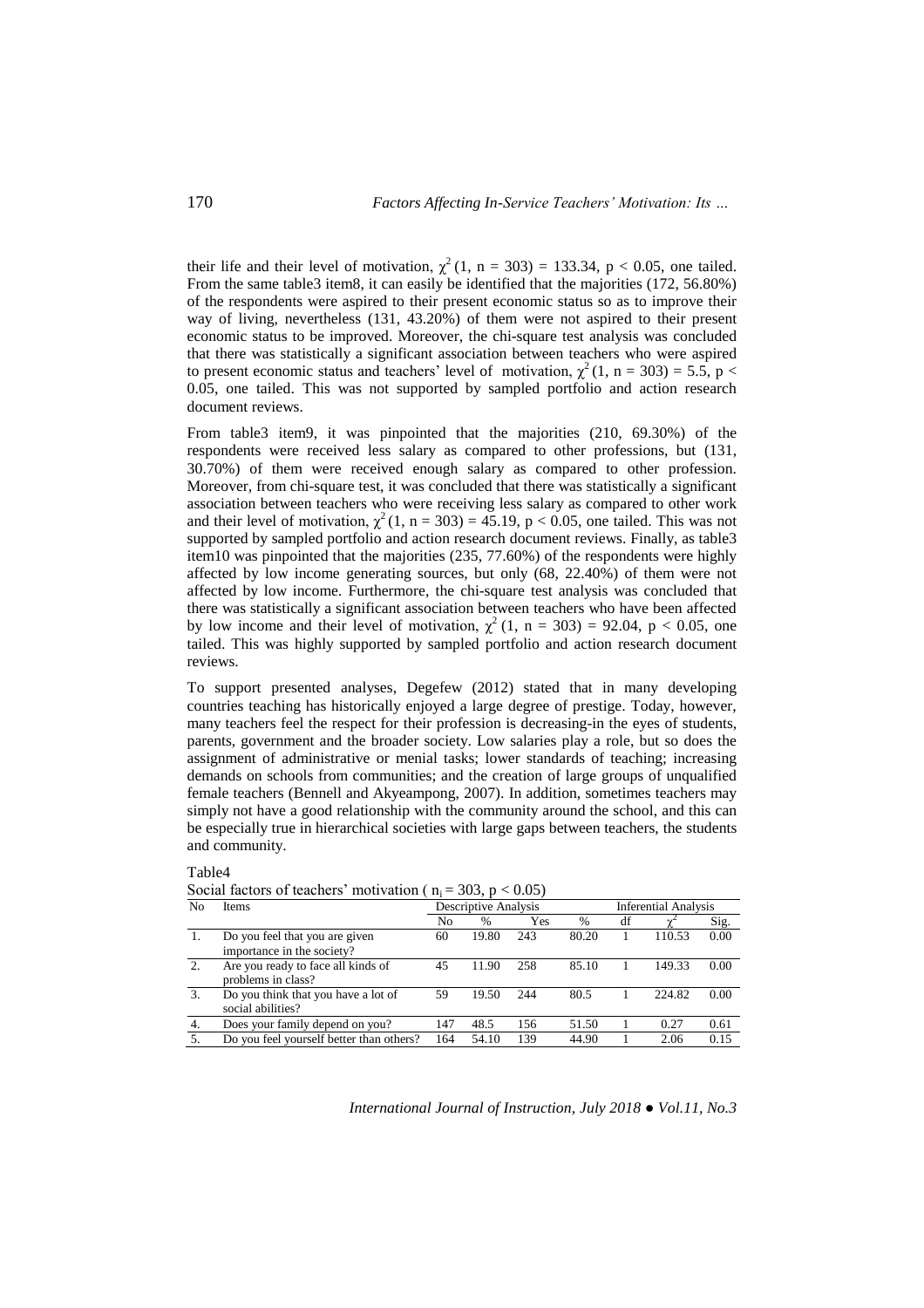| 6               | Do you like yourself?                                | 53  | 17.50 | 250 | 82.50 | 128.01 | 0.00 |
|-----------------|------------------------------------------------------|-----|-------|-----|-------|--------|------|
| $7\phantom{.0}$ | Do you hesitate to meet other people?                | 134 | 44.20 | 169 | 55.80 | 4.04   | 0.04 |
| 8               | Are you satisfied with your present<br>perform-ance? | 110 | 36.30 | 193 | 63.70 | 22.74  | 0.00 |
| 9               | Do you think that you are a good                     | 27  | 8.90  | 276 | 91.10 | 22.74  | 0.00 |
|                 | person?                                              |     |       |     |       |        |      |
| 10              | Do people love you?                                  | 21  | 6.90  | 282 | 93.10 | 204.62 | 0.00 |
| 11              | A re you affected with any physical                  | 275 | 90.80 | 28  | 9.20  |        |      |
|                 | disease?                                             |     |       |     |       | 224.82 | 0.00 |
| 12              | Does your disease affect your teaching?              | 282 | 93.10 | 21  | 6.90  | 201.35 | 0.00 |
| 13              | Have you self-confidence?                            | 11  | 3.60  | 292 | 96.40 | 260.60 | 0.00 |

As it can be understood from table4 item1, the majorities (243, 80.20%) of the respondents did not feel important in the society, but only (60, 19.80%) of them were felt important in the society. Furthermore, from chi-square test, it was concluded that there was statistically a significant association between teachers who did not feel important by the society and their level of motivation,  $\chi^2(1, n = 303) = 110.53$ , p < 0.05, one tailed. This idea was not well supported by the sampled portfolio and action research document reviews. In the same way, table4, item 2 was pinpointed that the majorities (258, 85.10%) of the respondents were ready to face any kinds of problems in classroom, but only (45, 11.90%) of them were not ready to face any kind of situations in the classroom. Besides, chi-square test was shown that there was statistically a significant association between teachers who were ready to face any kind of the problems in classroom and teachers' level of motivation,  $\chi^2(1, n = 303) = 149.73$ , p < 0.05, one tailed. This idea was fully supported by sampled portfolio and action research document reviews.

As it can be understood from the same table item3, the majorities (244, 80.50%) of the participants had enough social abilities towards their profession; however, (59, 19.50%) of them did not have enough social abilities towards their profession. In addition, the chi-square test analysis was shown that there was statistically a significant association between teachers social ability and their level of motivation,  $\chi^2(1, n = 303) = 224.82$ , p < 0.05, one tailed. This idea was fully supported by sampled portfolio and action research document reviews of the sampled respondents. As it can be seen from table4 item4, the majorities (156, 51.50%) of the respondents had families who have been depending on them for basic needs, but (147, 48.50 %) of them did not have families who have been depending on them for basic needs. Besides, the chi-square test analysis was pinpointed that there was no statistically a significant association between teachers whose families have been depending on them for basic needs and teachers' level of motivation,  $\chi^2(1, n = 303) = 0.27$ ,  $p > 0.05$ , one tailed. This idea was partially supported by sampled portfolio and action research document reviews.

As it can be understood from the table4 item5, the majorities (164, 54.10%) of the respondents did not feel better than others, but (139, 45.90%) of them felt better than others. From thechi-square test, it was pinpointed that there was no statistically significant association between in-service teachers who felt better and their level motivation  $\chi^2$  (1, n = 303) = 2.06, p > 0.05, one tailed. However, the sampled portfolio and action research document reviews did not show us that they were felt better than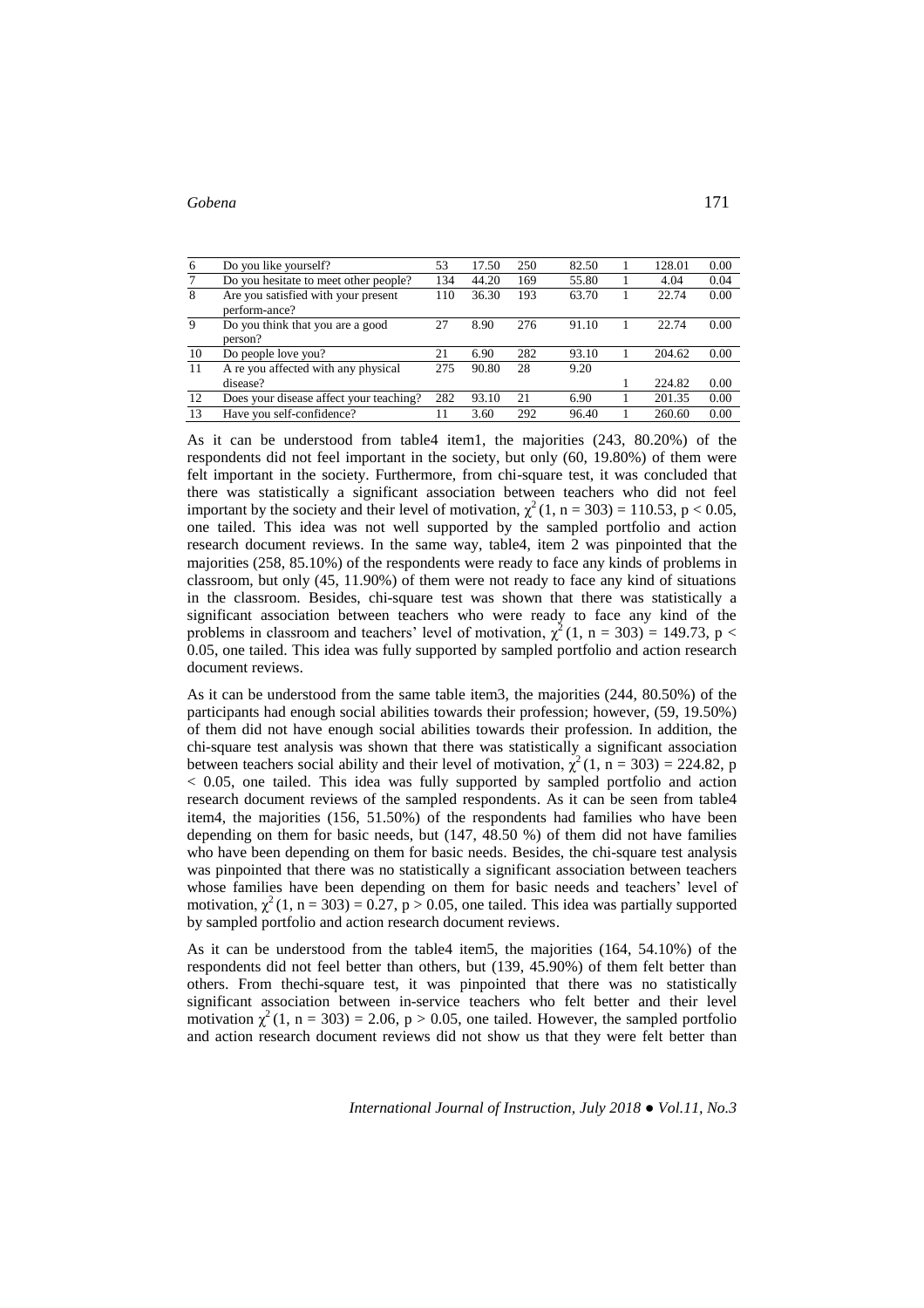others. This indicates that most teachers lacked confidence in their professions. From the same table4 item6, the majorities (250, 82.50%) of the respondents did not feel better than others; however, (53, 17.50%) of them were felt better than others. Besides this finding, the chi-square test analysis was indicated that there was statistically a significant association between teachers feeling about themselves and their level of motivation,  $\chi^2(1, n = 303) = 228.01$ , p < 0.05, one tailed.

As it can be seen from the same tableitem7, the majorities (169, 55.80%) of the respondents were hesitated to meet other people who are out of teaching professions ,but (134, 44.20%) of them were not hesitated meeting other people who were outside of teaching profession. This indicates that most teachers lacked confidence in their professions. From the chi-square test analysis, it was identified that there was statistically significant association between teachers feeling and their level of motivation,  $\chi^2(1, n = 303) = 4.04$ , p < 0.05, one tailed. However, the sampled portfolio and action research document reviews did not show us that the respondents were not as such weak confidence in their preferences. As table4 item8 reveals, the majorities (193, 63.70%) of the respondents were not satisfied with their present performance, nevertheless (110, 36.30%) of them were satisfied with their present performance. In addition, the chi-square test analysis shown that there was statistically a significant associations between teachers present teaching performance satisfactions and their level of motivation,  $\chi^2(1, n = 303) = 22.74$ ,  $p < 0.05$ , one tailed. However, the sampled portfolio and action research work of the respondents' document reviews were shown us that teachers were not satisfied with their present performance. From the same table4 item9, the majorities (276, 91.10%) of the respondents were perceived themselves as a good person, but only (27, 8.90%) of them were not perceived themselves as a good person. From item by item analysis of chi-square test, it was concluded that there was statistically a significant association between teachers who perceived themselves as a good person and their level of motivation,  $\chi^2(1, n = 303) = 22.74$ , p < 0.05, one tailed. However, these sampled portfolio and action research work of the respondents' document reviews were shown us that teachers were satisfied themselves as a good person.

As it can be understood from the same table item10 given, the majorities (282, 93.10%) of the respondents were liked by other people, but only (21, 6.90%) of them were not liked by other peoples. From chi-square test, it was identified that there was statistically a significant association between teachers who were liked by other people and their level of motivation,  $\chi^2(1, n = 303) = 224.82$ ,  $p < 0.05$ , one tailed. However, the sampled portfolio and action research work done by the respondents' document reviewswere shown us that teachers were very much liked by other peoples particularly by parents. From the same table item11, the majorities (282, 93.10%) of the respondents were not affected with any other physical diseases, but only (21, 6.90%) of them were affected physical diseases. From chi-square test, it was pinpointed that there was statistically a significant association between teachers who were not affected by any physical diseases and their level of motivation,  $\chi^2(1, n = 303) = 201.35$ , p < 0.05, one tailed. However, the sampled portfolio and action research work done by the respondents' document reviews were showed us that teachers were not affected by any physical diseases.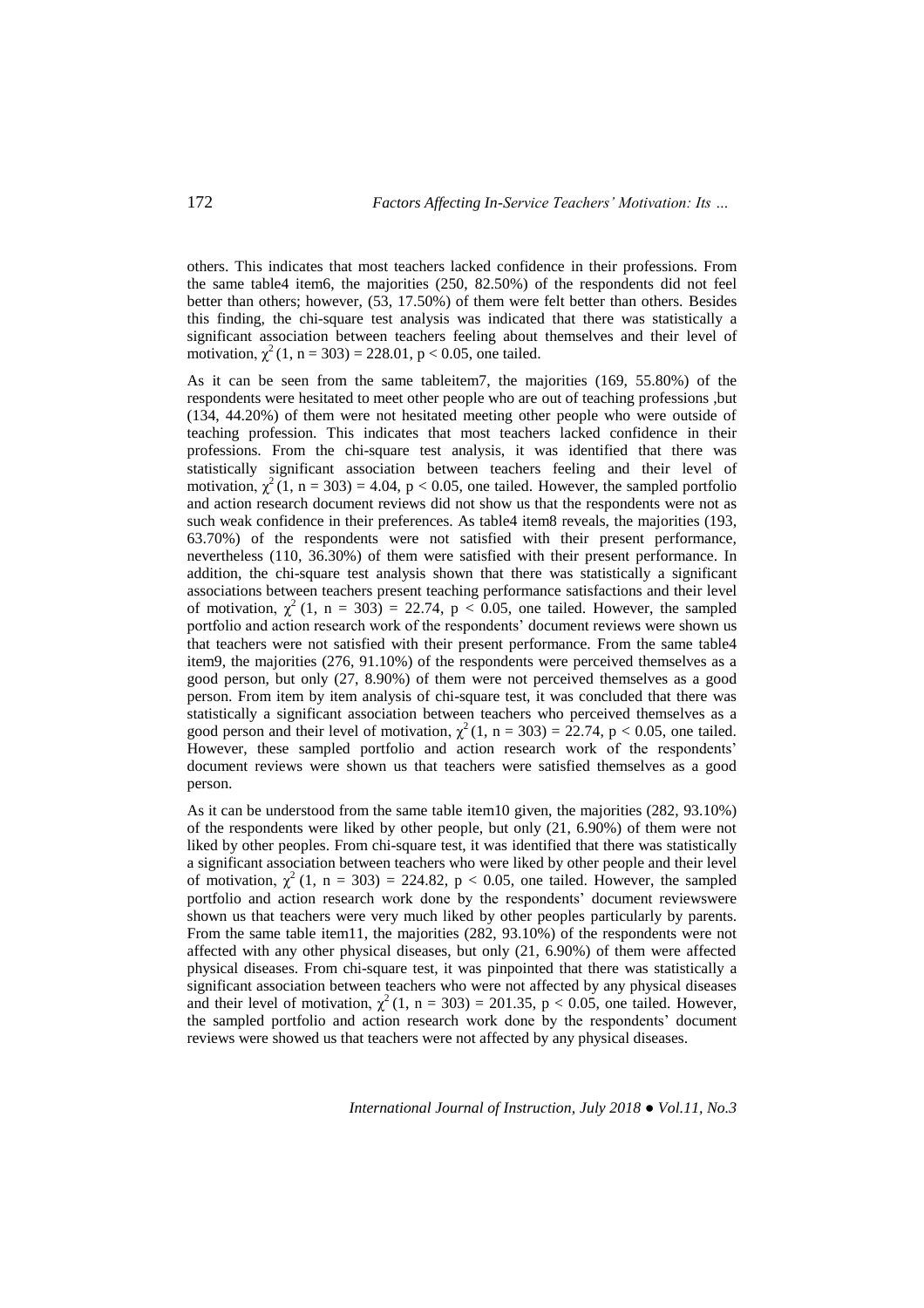As it can be seen from the same table4 item12, the majorities (292, 96.40%) of the respondents responded that they were not affected by any physical problems, but only (20, 8.5%) of them were affected by physical problems. Furthermore, the chi-square test was identified that there was statistically significant associations between teachers who were not affected by physical problems and their level of motivation,  $\chi^2(1, n = 303)$  = 260.60,  $p < 0.05$ , one tailed. However, the sampled portfolio and action research work done by the respondents' document reviews were shown us that teachers were not affected by any physical problems. As it can be understood from the same table, item13, the majorities (292, 96.40%) of the respondents had enough self confidence, but only (11, 3.60%) of them did not have enough self confidence. Moreover, the chi-square test was pinpointed that there was statistically a significant associations between teachers who have had enough self confidence and their profession,  $\chi^2(1, n = 303) = 260.60$ , p < 0.05, one tailed. However, the sampled portfolio and action research work done by the respondents' document reviews were shown us that teachers were enough self confidence about their profession

In support of these findings, Hartmann (2008;Popa and Acedo (2006) found that"lack of prestige from low remuneration and low autonomy in planning and teaching has been associated with private tutoring in Romania and Egypt -an activity where teachers often enjoy more professional status, self-esteem, and better pay. Many teachers feel that another way to increase societal respect for teaching is to improve the public image of their profession by making the public more aware of the actual conditions that teachers face. A review of empirical studies on teacher motivation in developing countries by Bennell and Akyeampong (2007)indicates widespread low or decreasing levels of motivation were resulting in lower quality of education. Besides, it was found that sizeable percentages of secondary school teachers are poorly motivated in Sub-Saharan Africa and South Asia. The issue of quality in level of education in sub-Saharan Africa is inseparable from the quality of the teachers involved.

#### Table5

Descriptive and inferential statistical analysis on teachers' level of motivation versus quality of education ( $n_i = 303$ ,  $p < 0.05$ )

| Descriptive Analysis    |      | Summary of ANOVA Table (Inferential Analysis) |                     |        |      |            |   |       |
|-------------------------|------|-----------------------------------------------|---------------------|--------|------|------------|---|-------|
| Variables               | Mean | -SD                                           | <b>SV</b>           | SS     | df   | MS.        | F | Sig.  |
| Teachers' Level of 2.31 |      |                                               | 1.36 Between Groups | 14.034 |      | 14.03 7.73 |   | 0.006 |
| motivation              |      |                                               | Within Groups       | 546.42 | -301 | 1.82       |   |       |
|                         |      |                                               | Total               | 560.46 | 302  |            |   |       |

As it can be understood from table5, the computed mean score  $(M = 2.31)$  of the respondents indicated that their level of motivation towards teaching profession was low. Moreover, the computed standard deviation  $(SD = 1.36)$  from the same table indicated that there was little variation among respondents in their level of motivation. Furthermore, the computed F ratio at  $\alpha = 0.05$ , F (1, 301) was found to be 7.73 which was greater than the critical region at  $\alpha$  0.05, F (1, 301) is 3.94. Therefore, it can be concluded that there was statistically significant mean difference among respondents in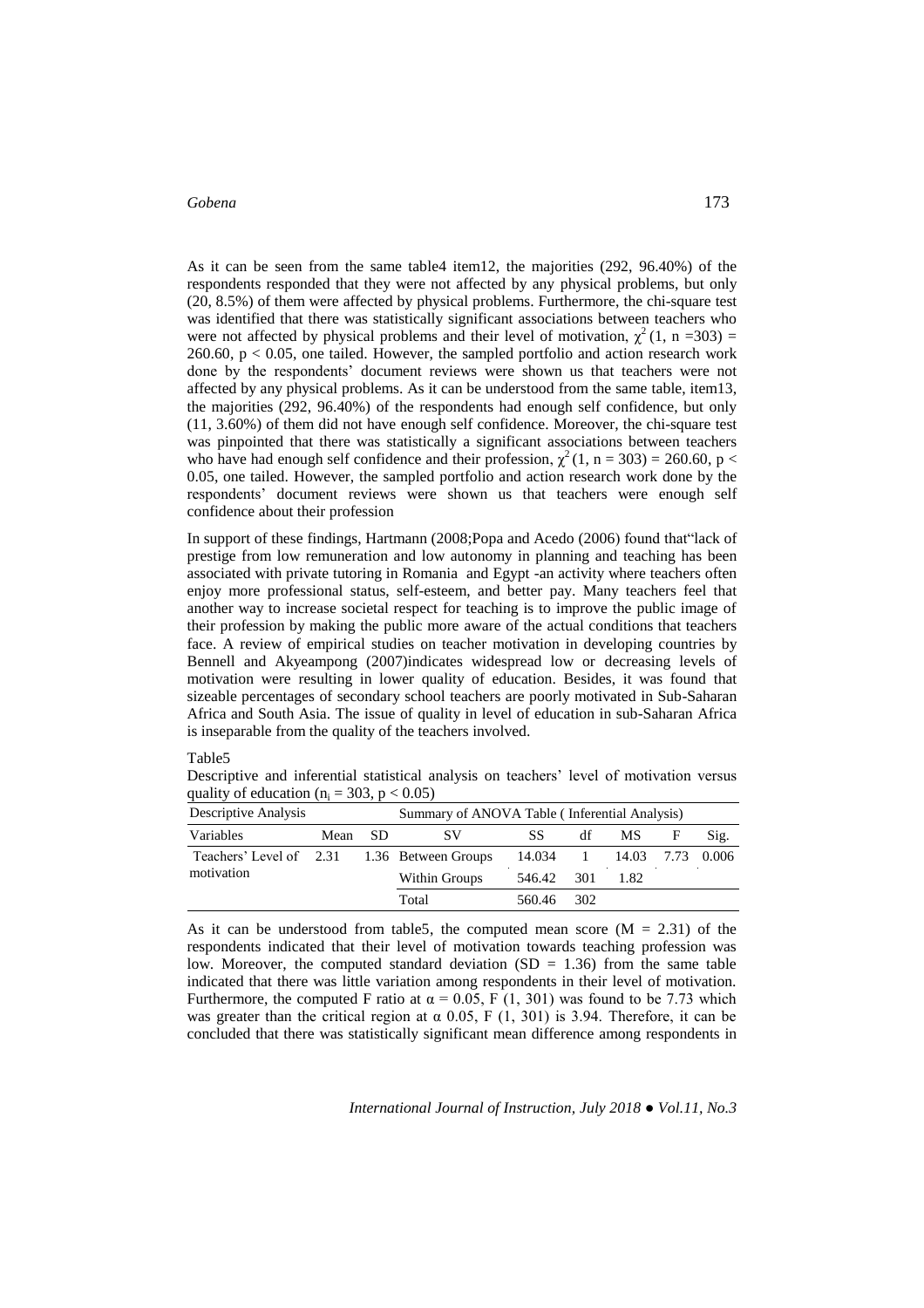their level of motivation. This indicated that in any educations systems student-learning suffers due to difficulties attracting high-quality teachers, low motivation for teachers to perform their jobs well, and teacher attitudes. As a result, the quality of education was extremely affected by low teachers' level of motivation. Education planners should therefore carefully consider the impact of their decisions on teachers and their motivations to teach.

#### Table6

Régressionanalysis ( $n_i = 303$ ,  $p < 0.05$ )

| Coefficients |                                                                                            |       |                |          |           |             |                  |       |  |  |
|--------------|--------------------------------------------------------------------------------------------|-------|----------------|----------|-----------|-------------|------------------|-------|--|--|
|              | USC<br>SC.                                                                                 |       |                |          |           |             |                  |       |  |  |
|              | Model                                                                                      | R     | $\mathbb{R}^2$ | В        | <b>SE</b> | <b>Beta</b> |                  | Sig.  |  |  |
|              | (Constant)                                                                                 |       |                | 3.497    | 0.295     |             | 11.854           | 0.000 |  |  |
|              | Teachers' Attitudes                                                                        | 0.795 | 0.6320         | $-0.733$ | 0.062     | $-0.210$    | $-3.747$         | 0.000 |  |  |
|              | Teachers' Level of<br>Motivation                                                           |       |                | $-0.603$ | 0.041     |             | $-0.141 - 2.518$ | 0.012 |  |  |
|              | a. Dependent Variable: The extent to which teachers' motivations affect quality educations |       |                |          |           |             |                  |       |  |  |

As the table 6 reveals, the regression analysis on the extent to which teachers' level of motivations affect quality education were teachers' attitudes and teacher' level of motivation. From the egression correlation coefficient( $R = 0.795$ ) analysis, teachers' attitudes and their level of motivation were contributing  $((R2)*100%) = 63.20%$  to deteriorating quality of education; however, unexplained variables was contributing (1-  $R^2$ <sup>2</sup>/\*100 = 36.80% to deteriorating quality of education. The t-value is significant for the two variables, namely teachers' attitudes and their level of motivation.

The SPSS computer printout shows a multiple regression equation that predicts the extent to which teachers' attitudes  $(x_1)$  and their level of motivations $(x_2)$  affect quality of education were statistically significant independent variables. Therefore, the multiple regression equation for dependent variable- quality of education (**Y**) could be expressed in terms of these statistically significant independent variables that have already been mentioned was  $Y = 3.479 - 0.733x_1 - 0.603x_2$ , where 3.479 is constant. The negative slopes of the two variables respectively were (- 0.733 and -0.603) which used to show us that per a unit increase of the independent variables would tend to respectively decreases (- 0.733 and -0.603) dependent variable that is the quality of education.

## **CONCLUSION**

Based on the results and discussions parts, the researcher drew the following conclusions:

 $\checkmark$  As far as the status of in-service teachers' level of motivation was concerned, it was concluded that the majorities of the teachers were either poorly or very poorly motivatedto the profession of teaching.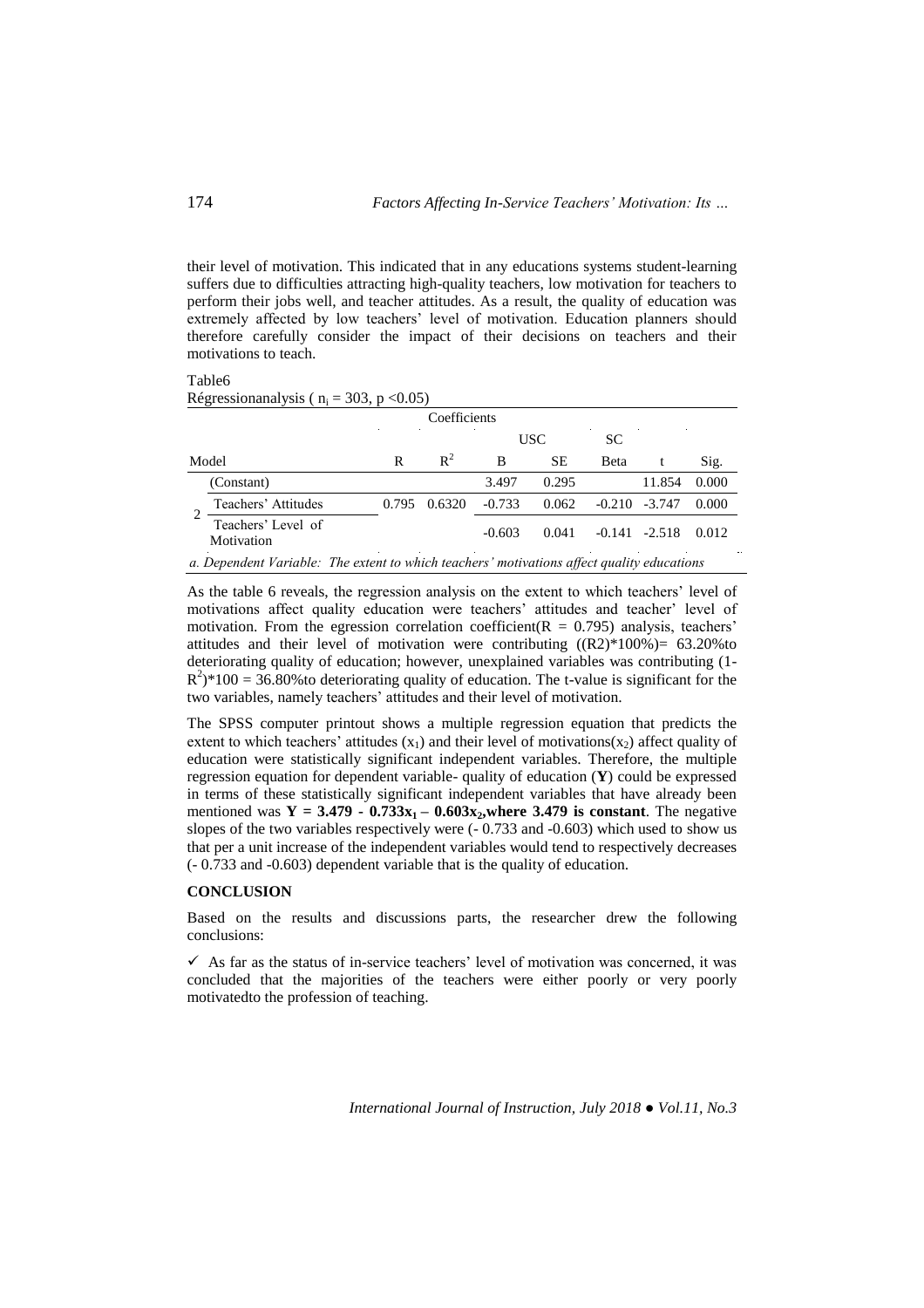## **Lack of reasonable salary**

- $\checkmark$  As it was indicated in discussion and result part, it was concluded that the majorities of the sampled in-service teachers did not have a reasonable salary from their teaching profession. As a result of low salary, teachers were searching other sources of income generating activities which in turn affecting teachers' time utilization and optimum use of their effort in supporting their students. Moreover, the majorities of the inservice teachers did not have any other income generating activities except basic salary even though they were searching additional income generating activities. Due to this problem, most of the in-service teachers had economic problems in providing basic needs for their families. Since most of them wereliving with their joint families, the income earning from the teaching profession were not adequate enough to support these families.
- $\checkmark$  Therefore, living with such systems directly or indirectly affects teachers' living standard and cost. Moreover,the majorities of the in-service teachers did not have all necessities and facilities of life in their home as a result of insufficient basic salaries and lack of extra income generating activities. Teachers in both rural and urban areas were highly demotivated to teaching professions. As a result of these issues, most of them were aspired to their present economic status so as to get improved salary payment. Therefore, the low salary payment for in-service teachers influence the overall prestige and attractiveness of the profession and teachers often say that increased pay would improve their morale of staying actively in teaching profession.

#### **Social factors affecting teachers' motivation**

 $\checkmark$  It was found that the second factors affecting teachers' motivation in teachinglearning processes were identified as social factors. From the discussion and result part, it was found that the majorities of the in-service teachers were not felt important in the society. This is quite enough evidence to support the claim that teachers did not feel important by the society. From this finding, it was concluded that most teachers lacked confidence on their professions. The other social factors affecting teachers' motivation was hesitating to meet other people outside of teaching profession. As a result of this the majorities of them were hesitated to meet other people who were outside of teaching professions. Due to the above stated reasons, most of them were not satisfied with their present performance. From the discussion part, it was identified that most of the in-service teachers were not affected with any other physical problems. This is a mechanism by which teachers' motivation has been promoted. Finally, it was concluded that there were statistically a significant weak negative relationship between teachers' level of motivation and economic status variables (lack of reasonable salary, lack of other income generating, living in a joint family, insufficient income to meet basic financial requirement, lack of satisfaction with the economic level of the family, lack of having all the necessities of life, lack of improving the aspiration of present economic status, and low income effect on teaching profession).

### **The extent to which teachers' level motivations affect quality- educations in the study area**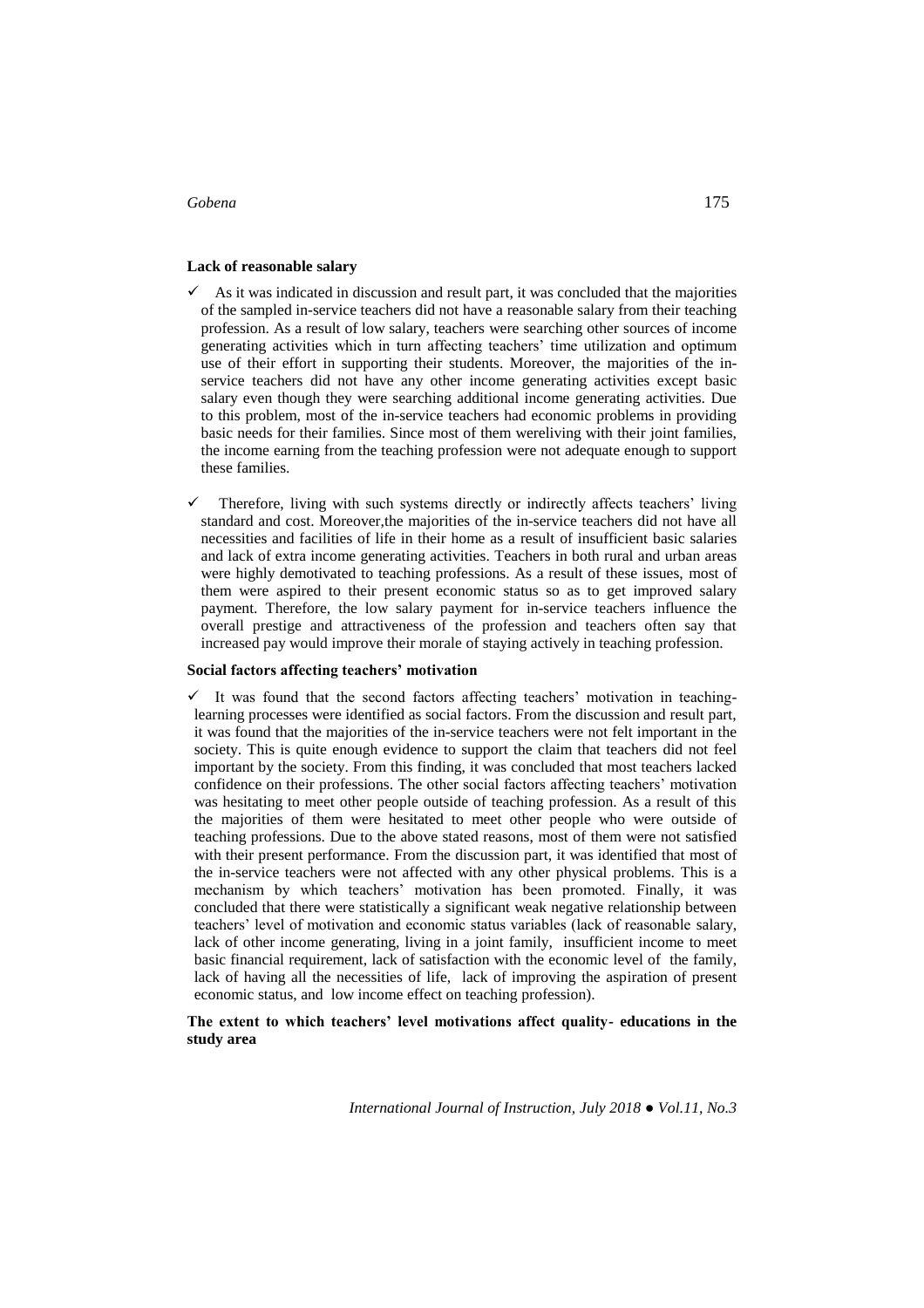$\checkmark$  From the computed mean score of the respondents, it was shown that teachers' level of motivation towards teaching profession was low. However, from one way ANOVA analysis, it was concluded that there were statistically significant mean difference among respondents in their' level of motivation. This indicated that in any educations systems student-learning suffers due to difficulties in attracting high-quality teachers, low level of teachers' motivation and teachers' attitude towards teaching profession. As a result, the quality of education was extremely affected by low teachers' attitude and their low level of motivation.

 $\checkmark$  From the discussions and results section, it was concluded that teachers' attitudes and their level of motivation were contributing 63.20% to deteriorating quality of education; however, 36.80% were contributing to deteriorating quality of education by unexplained variables.

### **RECOMMENDATIONS**

On the bases of the conclusions drawn from the data presented above, the researcher would like to forward the following recommendations.

 $\checkmark$  To direct the teaching learning process in a better way, the school practices on teachers' level of motivation should be improved. Therefore, in order to sustain the quality of education to better use teachers' knowledge and skills and to improve student achievement, the following recommendations were forwarded to all concerning bodies (ministry of education, non-governmental education stakeholders, school principals, supervisors, zonal education offices, woreda (district) education offices, parents, and teachers) in the study areas.

- $\checkmark$  Salary does not cover basic household survival needs of teachers, let alone enable them to enjoy a reasonable standard of living. Indeed, careful analyses of the literature seem to suggest that salary is crucial in teachers' level of motivation among the developing countries. Therefore, the Ethiopian education stakeholders should provide bonuses to improve teachers' performance through providing monetary rewards as it is the strongest incentive for teachers' level of motivation in Ethiopia, especially salary increases on performance based awards. Generally, teachers must have the supporting pillars in adequate pay, recognition, accountability, career development, institutional environment, voices to any request, and materials.
- $\checkmark$  Low social factors such as (lack of social competencies, lack of confidence about their professions, lack of respect from the classroom, hesitation to meet other people outside of teaching profession and lack of satisfaction in their performance) were the social factors that demotivated teachers' level of motivation. Thus, the in-service teachers must have a status which corresponds to their key role in the advancement of education and to the importance of their contribution to the development of the individual and a society as a whole. Hence, the social factors of the teaching profession in the broader community are an important factor in teachers' attitudes and their level of motivation. So, the status of teachers must have a direct bearing on the quality of education and many of the skills of the teacher can be ascribed to the different manner in which the society has looked up on the teachers' attitudes and their level of motivation (Martin, 2007).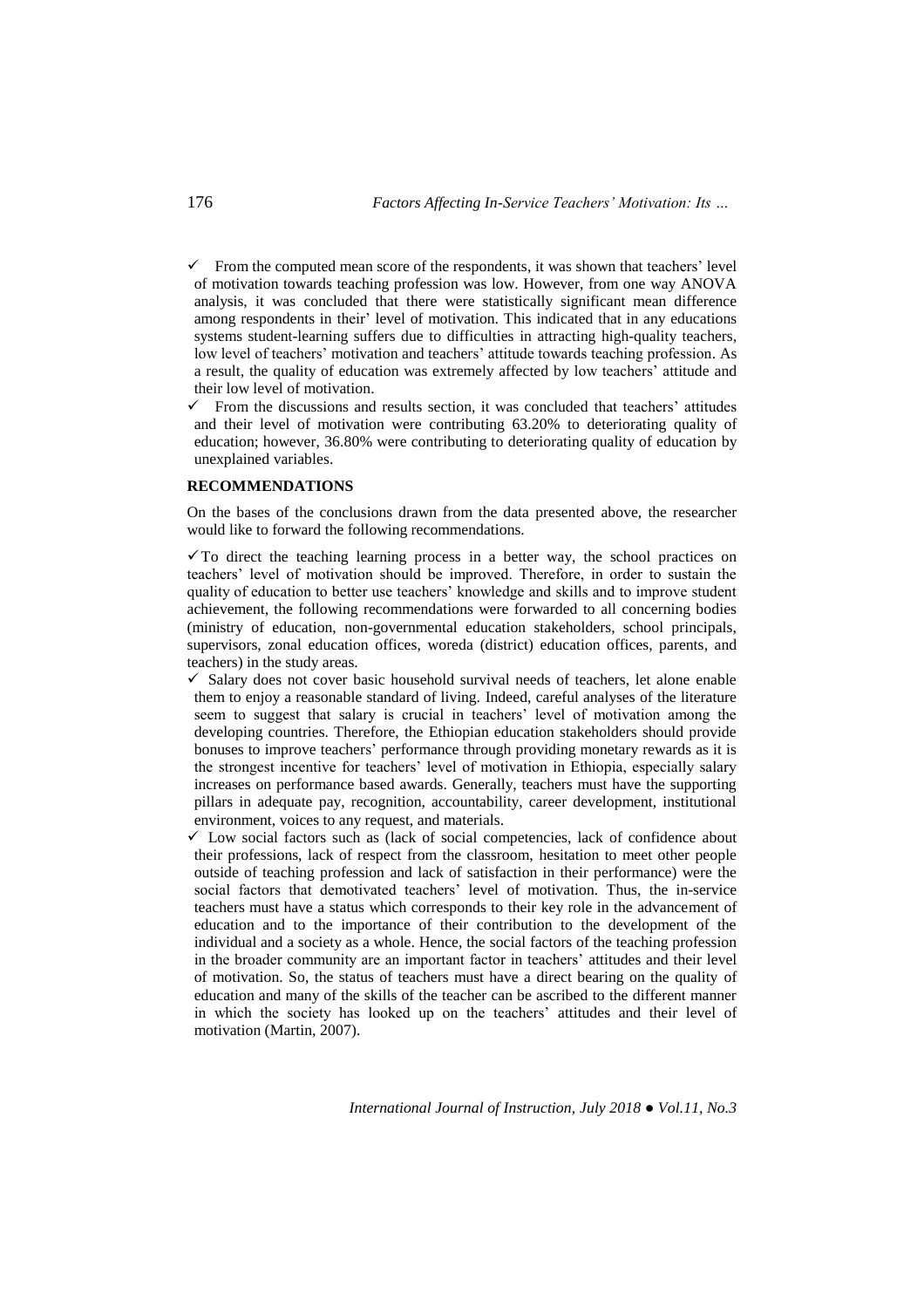$\checkmark$  Access to quality of education for Ethiopian high schools of going age in Ethiopia is a constitutional provision. Apart from gaining access, teachers are the most important factor in determining quality of education that Ethiopian students receive. For this reason, the government of Ethiopia and other stakeholders in education has a responsibility to ensure that teachers ought to be well motivated to deliver their best in terms of imparting knowledge to Ethiopian high school students.

## **IMPLICATIONS**

In implication, teachers' level of motivation, teachers' attitude, and social factors have a high detrimental effect to individual and society, which can lead to negative outcomes including low academic outcomes among learners, increased students' failure and drop out, attrition problems, impaired ability to work effectively, and also existing problems of initiation for further achievement. Therefore, meeting teachers' physiological needs, social needs, economic needs and moral needs is the responsibility of governments, parents and the whole societies for the betterment of the next generations of the country in general and the globe in particular. Government should provide teachers with enough salary, house, educational facilities and carer development and transport facilities before teachers are going to blame the system as a whole.

#### **REFERENCES**

Adelabum M.A.(2005). Teacher motivation and incentives in Nigeria. Its meaning and measure*. Review of Educational Research,* 68, 202–248.

Alam,T.A & Farid,S.. (2011). Factors affecting teachers motivation: *International Journal of Business and Social Science* Vol. 2 No. 1; January 2011.

Akinwumi, F.S. (2000). Impact of motivation and supervision on teacher productivity in secondary schools in Oyo State Nigeria. An Unpublished Ph.D. thesis submitted to the Faculty of Education, University of Ibadan Nigeria.

Baron, R. A. (1991). The physical environment of work settings: Effects on task performance, interpersonal relations, and job satisfaction. *Research in Organizational Behavior*, 16, 1-46.

Bennell, P. (2004).*Is There a Teacher Motivation Crisis in Tanzania?*Brighton: Knowledge and Skills for Development.

Bennell, P. and Akyeampong, K. (2007).*Teacher motivation in Sub-Saharan Africa and South Asia. Education Paper prepared for DFID*, Brighton: Knowledge and Skills for Development.

Bennell, P.S., Harding,J. and Rogers-Wright,S..(2004). PRSP Education sector review in Sierra Leone. Ministry of Education, Science and Technology, Freetown.

Deci, E. L., Koestner, R., & Ryan, R. M. (1999). A meta-analytic review of experiments examining the effects of extrinsic rewards on intrinsic motivation. *Psychological Bulletin,* 125(6), 627–668*.*